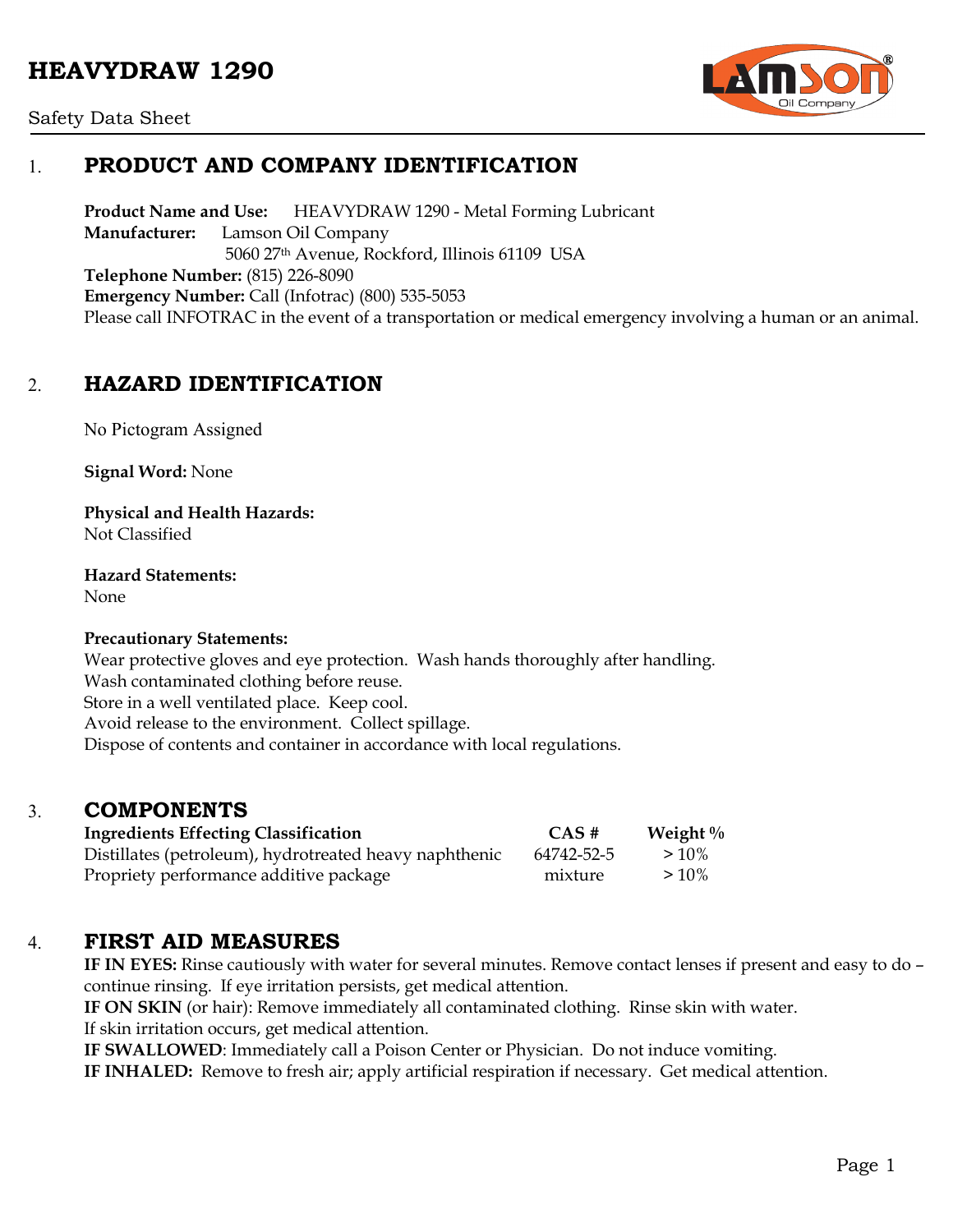# **HEAVYDRAW 1290**



### Safety Data Sheet

### 5. **FIRE-FIGHTING MEASURES**

#### **General Hazard**

Petroleum products can form combustible mixtures at temperatures at or above the flash point.

### **Fire-Fighting**

Keep fire exposed containers cool with water spray. Separate unburning product from fire. Use carbon dioxide, foam, or dry chemical extinguishing media to put out fires.

### **Unusual Decomposition Products Under Fire Conditions**

None

### 6. **ACCIDENTAL RELEASE MEASURES**

### **Personal Precautions**

Remove greatly contaminated clothing, including shoes and wash thoroughly after contact. Launder contaminated clothing before reuse.

### **Environmental Precautions**

Stop leak if without risk. Dike large spills to prevent ingress into sewers or waterways. Clean spills with absorbent and store in marked containers for disposal. Dispose in accordance with all applicable regulations.

## 7. **HANDLING AND STORAGE**

### **Safe Handling and Storage**

Do not handle, store, or dispense near open flames or ignition sources. Keep containers inside and out of direct sunlight. Avoid extreme temperatures. Do not reuse containers.

### **Incompatible Products**

Avoid strong oxidizing and reducing agents.

# 8. **EXPOSURE CONTROL AND PERSONAL PROTECTION**

### **Ventilation**

Local exhaust is usually sufficient. General exhaust is preferred.

### **Personal Protection**

Use approved respirator when airborne exposure limits are exceeded. Use petroleum oil resistant gloves to avoid prolonged contact. Wear goggles or safety glasses with splashguards.

### **Work Place Exposure Guide Lines**

Petroleum Oil mist has a TLV limit of 5 mg/m3.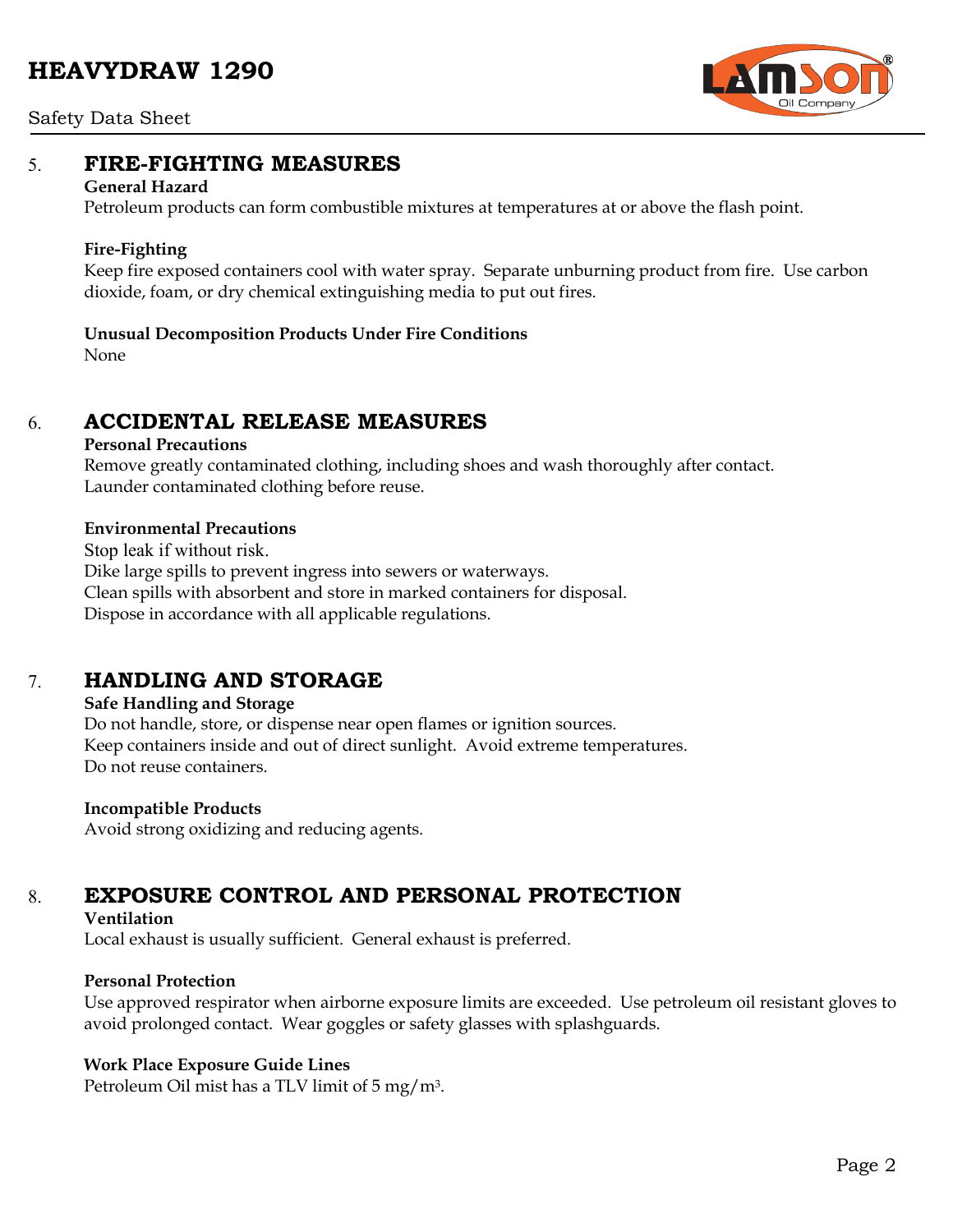Safety Data Sheet



# 9. **PHYSICAL AND CHEMICAL PROPERTIES**

**Boiling Point:**  $> 500 °F$ **Specific Gravity (water =1):** 0.93 **Vapor pressure (kPa):**  $< 0.02$ **Melting Point:** Not Applicable **Vapor Density (Air =1):**  $>5$ **Evaporation Rate (butyl Acetate=1):** < 0.04 **Solubility in water:** Insoluble **Reactivity in water:** NIL Appearance and Odor: Clear, amber liquid; mild odor **Flash point:** 329 ºF **Flammable Limits (volume percent in air):** LEL: Not available UEL: Not available **Autoignition Temperature:** Not available

# 10. **STABILITY AND REACTIVITY**

**Stability:** [ ] Unstable [ X ] Stable **Conditions to Avoid:** None **Incompatibility (Materials to Avoid):** Strong oxidizing and reducing agents. **Hazardous Decomposition Products:** Combustion may produce oxides of carbon. **Hazardous Polymerization:** [ ] May Occur [ X ] Will Not Occur **Conditions to Avoid:** Not Applicable

# 11. **TOXICOLOGICAL INFORMATION**

This product has minimal toxicity when inhaled, ingested, or when skin or eye contact is made. This product is not considered an aspiration toxicant because of its viscosity. This product is not expected to cause cancer or to be a skin sensitizer. No data is available to indicate that any ingredient is mutagenic or genotoxic. This product is not expected to cause reproductive or developmental effects. Prolonged exposure to the skin could result in irritation or dermatitis. Exposure to vapor or aerosol concentrations above the recommended exposure level is irritating to the eyes and respiratory tract, and may cause headaches or dizziness.

# 12. **ECOLOGICAL INFORMATION**

This product is harmful to aquatic life with lasting effects. This product contains a Volatile Organic Compound: So part of it will slowly evaporate upon release. Please refer to section 6 for accidental release information.

# 13. **DISPOSAL CONSIDERATIONS**

This product is not suitable for disposal by either landfill or municipal sewers, natural streams or rivers. This product can be incinerated directly in appropriate equipment.